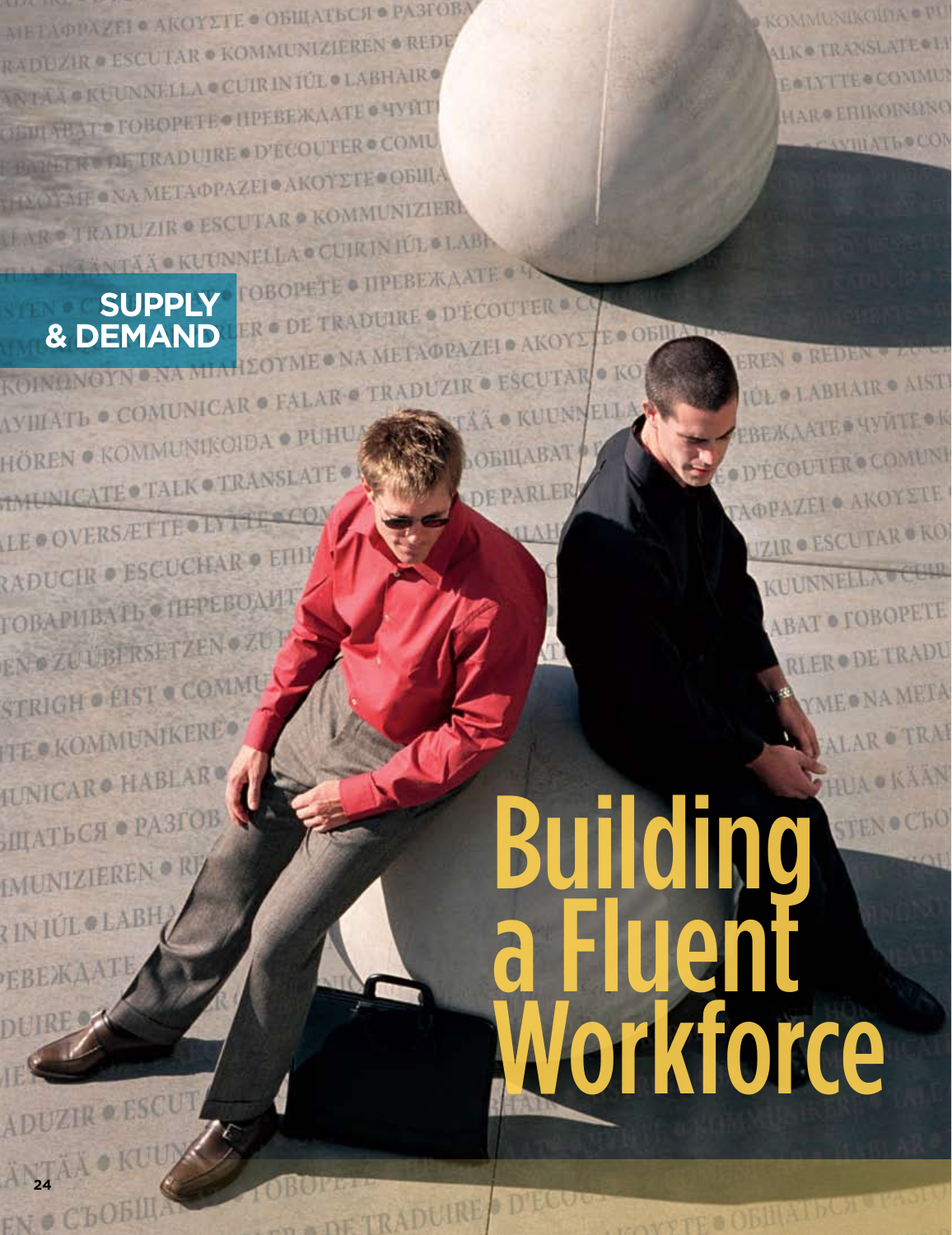# **Being proficient in a foreign language is becoming increasingly important to the global workforce in today's 'flat' world.**

**By Janet Hulstrand**

hances are, more than half the products used in the course of a day were produced somewhere other than the United States. Imports and exports are part of an intercontinental global marketplace where products cross borders and employees cross cultures while making transactions. Even within

each nation, more than one language is commonly spoken. In the United States, many different languages are spoken in places of business, hospitals, schools, and on the streets, especially in large metropolitan areas.

Dealing with linguistic challenges and barriers on an everyday basis already affects employees at every level of business, in a wide variety of jobs and positions, in practically every corner of the globe. Sometimes the result of inadequate language skills is simply an embarrassing moment that can be laughed off and learned from; at other times it can be a real stumbling block to the advancement of a career or can compromise the smooth conduct of business, or impede its success, in major ways. Foreign language proficiency is crucial for younger generations of workers to succeed today but it has not become a priority for most in the United States—yet.

In 2006 the European Commission reported that 56 percent of EU citizens speak a language other than their mother tongue (28 percent speak at least two foreign languages and 11 percent speak at least three). In the United States, just 9 percent of citizens speak a foreign language, according to a U.S. Senate Resolution that designated 2005 as the Year of Languages. Obviously, when it comes to foreign language proficiency, U.S. workers lag far behind their European counterparts. Yet even in the EU insufficient foreign language proficiency is seen as an impediment to greater business success. In 2007 *Business Week* reported that 11 percent of small- and medium-size companies in the EU were losing export contracts and missing out on other sources of revenue because of poor foreign language skills among their employees.

# **Lofty Goals, Moderate Progress**

Despite growing recognition that proficiency in at least one other language is advantageous in today's world, efforts to make widespread foreign language proficiency an achievable goal lag behind acknowledgement of its necessity and importance.

The National Security Language Initiative announced by President Bush in 2006 and several major reports have drawn new attention and a renewed sense of urgency to an old problem. In March 2007, the National Research Council of the National Academies of Science reported that while some progress has been made by the 14 U.S. Department of Education programs designed to strengthen education in foreign languages, and in international and area studies—known collectively as Title VI and Fulbright-Hayes—these programs "lack the resources necessary to keep pace with their mission." Two months later a Modern Language Association (MLA) report noted that "in the context of globalization and in the post-September 11 environment, the usefulness of studying languages other than English is no longer contested. The goals and means of language study, however, continue to be hotly debated." The report added a statement that is nothing if not comprehensive. "In their individual scholarly pursuits and in their pedagogical practices, foreign language faculty members have been working in creative ways to cross disciplinary boundaries, incorporate the study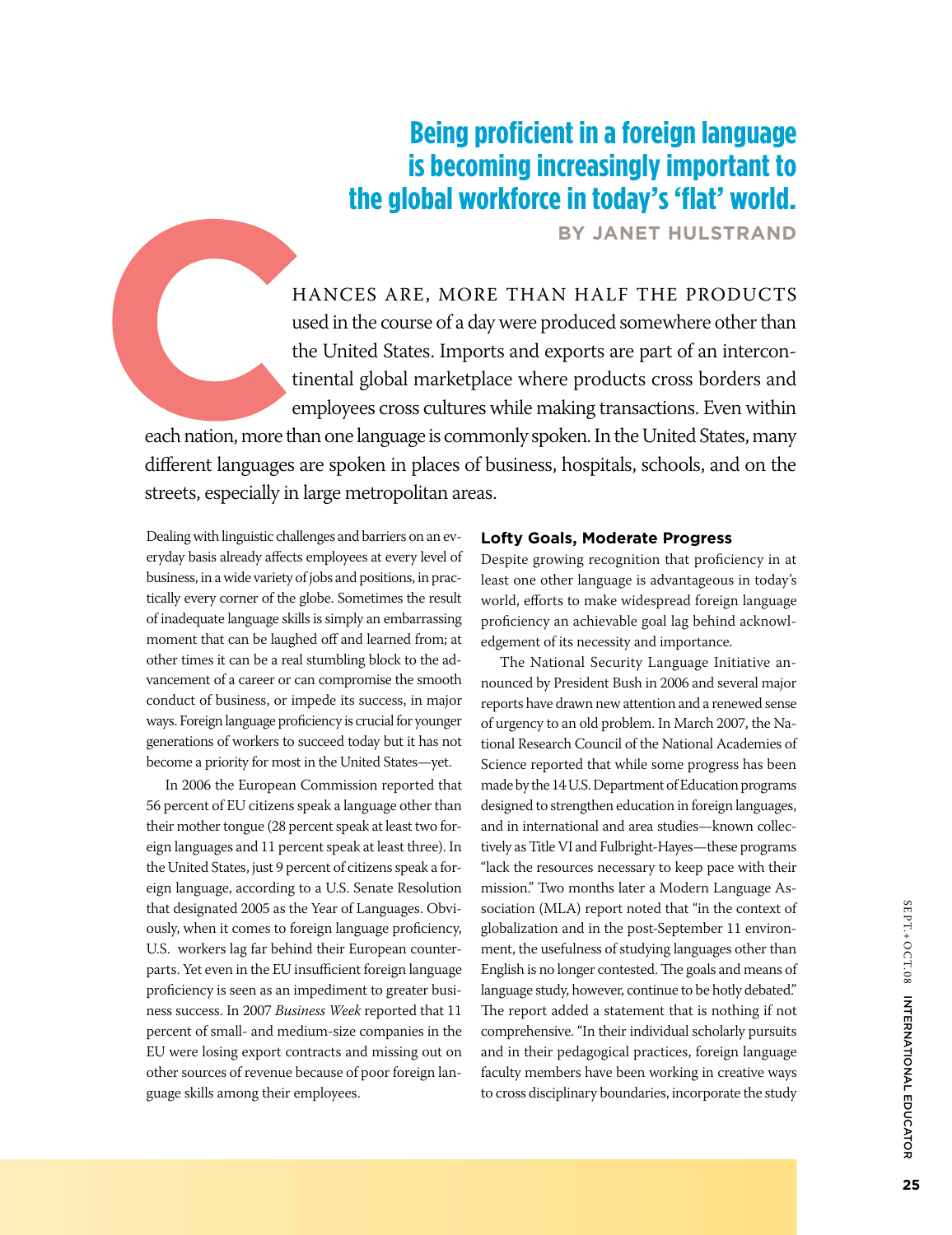of all kinds of material in addition to the strictly literary, and promote wide cultural understanding through research and teaching. It is time for all language programs in all institutions to reflect this transformation."

The demand is there: in November of last year the MLA reported impressive increases in enrollment in foreign languages from 2002 to 2006. (It also noted that even with steady increases in the foreign language enrollment figures since 1998, the levels are still only about half of what they

**Even if people have some foreign language proficiency, say enough to understand sentences and minimally communicate, that is not enough to make use of a foreign language in a professional environment.**

were in the 1960s). Not surprisingly, the greatest leap was in the number of students taking Arabic, which grew 126.5 percent during those four years. (The second greatest increase was in Chinese, which grew by 50 percent.)

Since 2001 the need for greater numbers of U.S. citizens who can speak languages critical to U.S. security interests has been an unavoidable reality. And while young adults have responded to this need in record numbers, bringing them to an advanced level of proficiency in these languages is a problem that cannot be easily or quickly solved. "Learning a noncognate language like Arabic or Chinese takes native speakers of English longer than languages like French, Spanish, or German," says Kirk Belnap, director of the

National Middle Eastern Language Resource Center, a Title VI Program. "To reach advanced levels of proficiency in Arabic, a student must devote more time to it." This can be accomplished through quality intensive study programs, Belnap says. "However, such opportunities are in short supply in the U.S. and abroad. Providers are struggling to keep up with demand."

### **Defining Proficiency**

E VEN IF people have some foreign language proficiency, say enough to understand sentences and minimally communicate, that is not enough to make use of a foreign language in a professional environment. So perhaps the first important thing to understand, especially for U.S. students, many of whom have had little exposure to foreign languages or experience in using them in their daily lives, is what exactly is meant by "proficiency" in a foreign language, and particularly, what level of proficiency is needed to function effectively in a professional context.

The Language Flagship, a Department of Defense program instituted in 2002, is one major recent effort to build a cohort of U.S. citizens fluent in languages of critical importance to national security. "Our goal is to produce speakers of foreign language at the professional proficiency level…the level that

allows people to actually negotiate in the language," says Michael Nugent, director of the program. "We have found in talking with business leaders, not only in the big corporations, but also in medium-sized companies, that if you go overseas and try to sell or establish yourself in English, you're at a super disadvantage. They're looking for people who are trained in a discipline, engineering, or business, or whatever … who can actually negotiate and talk through a contract, people who can see the nuances of issues." Asked for an example of one practical linguistic goal, Nugent says, "Students who graduate from our programs should be able to be interviewed on TV. You don't want them to be in a situation where they don't understand the questions, or they cannot adequately represent the business, or whatever interest they have."

Fortunately, for more than 20 years educators have been working at developing curricula that are more effective in developing speakers of foreign language who can advance more quickly toward greater levels of proficiency. They have also devised reliable ways to measure foreign language proficiency, building on standards of measurement first developed by the federal government in the 1950s. One of the goals of The Language Flagship is to build on that knowledge base, and the pedagogical practices that have been developed within higher education in recent years. "We're looking to those people who have been doing top-level work in language pedagogy for the past 20 years," Nugent says, adding, "We're trying to build a community of innovators."

While most educators applaud government investment in foreign language education, and there have been clear benefits as a result of past efforts based in concerns about national security, some are uncomfortable with the idea of these efforts being housed in the Department of Defense. But the government's efforts in this area are not limited to The Language Flagship program. "The U.S. Department of Education is doing a great job of stressing foreign language study in their research competitions," says Tomas Hult, director of the International Business Center of the Eli Broad School of Management at Michigan State University. "Virtually all of their grant programs have a strong component of foreign language requirements in them…to obtain a grant you need to outline how your school will enhance the study of foreign languages, with a particular emphasis on less commonly taught languages." Hult notes that while current attention to the problem is helping institutions of higher education provide U.S. students with better and more opportunities for learning foreign language, there is still a long way to go. "Business students typically study business, perhaps with two years of language training. Language students study languages, per-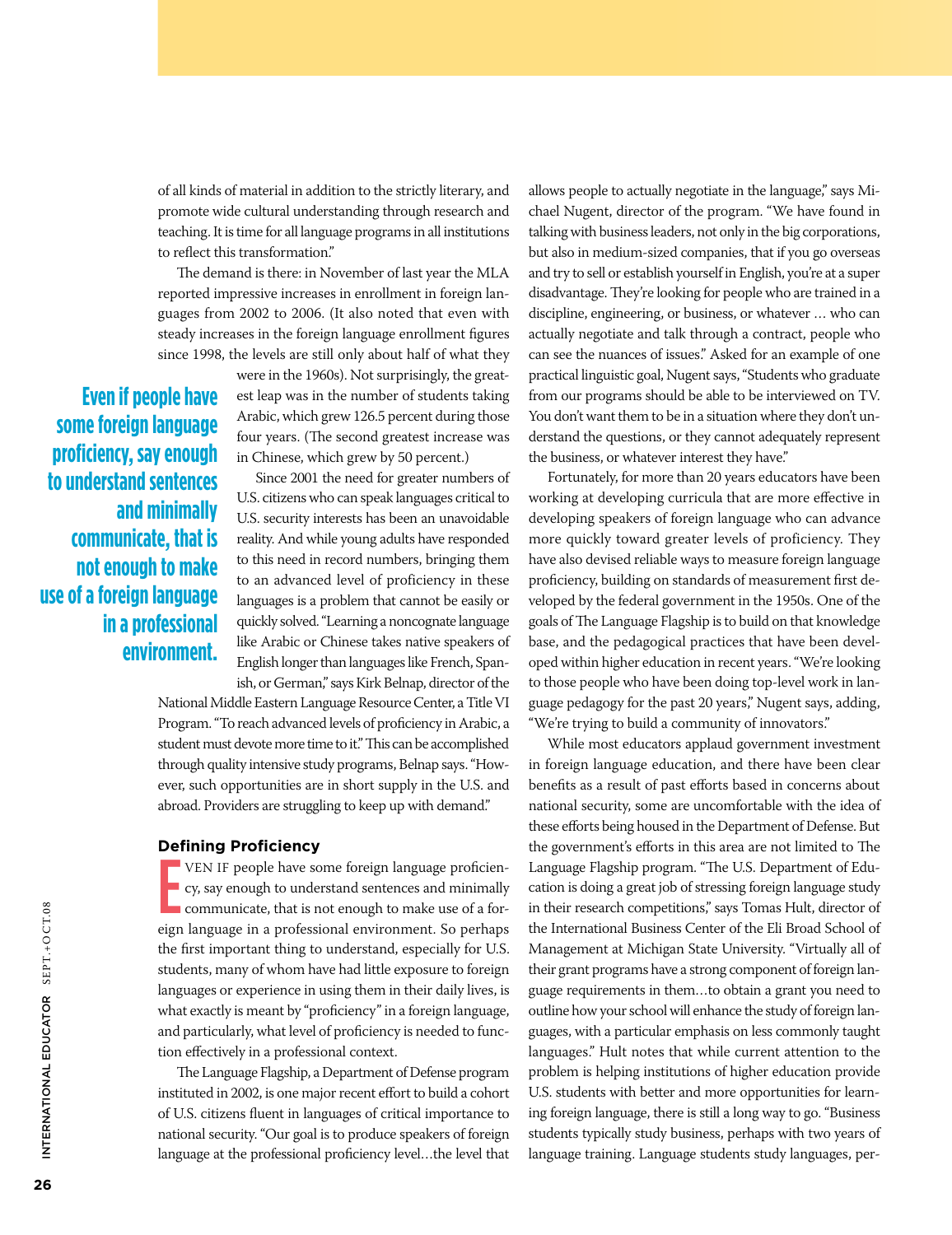

Gabriel Mandujano with women from Pobladores, AC (Asociacion Civil)—Vicki, Aurora, Fabiola, and Itzamara (clockwise from left). Based in Xalapa, Veracruz, Mexico, Pobladores gives small loans to female-headed households to build affordable housing across the state of Veracruz.

haps with some business training. … For those select few who study both business and a language enough to become proficient in both, there are not enough great programs in the country," he says.

# **Making Language a Priority in Business Education**

Photo courtesy of Gabriel Mandujano

PHOTO COURTESY OF GABRIEL MANDUJANO

ne school that has been ahead of the curve is the University of Pennsylvania, whose undergraduate Huntsman Program, and graduate Lauder Institute have both placed a high priority on the development of foreign language proficiency among their business school graduates since the early 1990s. The Lauder Institute, founded in 1983 with funds contributed by Ronald and Leonard Lauder, both graduates of the Wharton School of Business, led the way. "They felt that they had not been well prepared for international business and wanted to do something that would better prepare current students," says Janice Bellace, Wharton faculty director for the Huntsman Program and Samuel Blank Professor of Legal Studies.

Both Huntsman and Lauder are dual-degree programs offered in collaboration between the University's School of Arts and Sciences and the Wharton School of Business. And both have set the bar very high for both incoming students and graduates of their programs. Entry and exit requirements for quantifiable levels of foreign language proficiency are determined by individually administered oral proficiency tests, based on the ACTFL scale. Applicants to the Huntsman program must show proficiency at the intermediate level to enter the program, and must have achieved at least the advanced high level before leaving. Graduates of the Lauder Institute are required to demonstrate superior level proficiency.

Training faculty who can administer such testing requires a sig-

nificant commitment of institutional resources, a commitment that must be consistently sustained, as Roger Allen, professor of Arabic language and literature, language acquisition expert, co-chair of the committee that set up the foreign language curriculum for the Huntsman Program, and adviser to the Lauder Institute, can attest. "We have a large number of proficiency-based language teachers on campus and we have had for a very long time," Allen says. "But we continually have to run workshops so that we can keep the new generation of teachers up to speed." But the Huntsman and Lauder programs' steadfast commitment to proficiency-based teaching has resulted in a stellar reputation for producing graduates who are able to meet the linguistic challenges of today's business world. Inge Herman, executive director of the Huntsman program, gives just one recent example: "I had a group of executives here last week from a very prestigious investment bank, and they just marveled at the fact that we have 40 students currently in our program with Chinese as their language, and none of them are from China."

High standards for foreign language proficiency have attracted students to the program. Gabriel Mandujano, a 2005 Huntsman graduate, agrees. "The foreign language requirement at the Huntsman program was actually one of its biggest selling points for me," he says. "Finding the motivation to [achieve] fluency was difficult when it was just up to me. Huntsman gave me a really good framework to make that jump."

# **An Emphasis on Immersion**

T HE MOORE SCHOOL OF BUSINESS at the University of South Carolina is another institution where foreign language study has been an integral part of the curriculum for some time. According to Martin Roth, executive director of Moore's international M.B.A.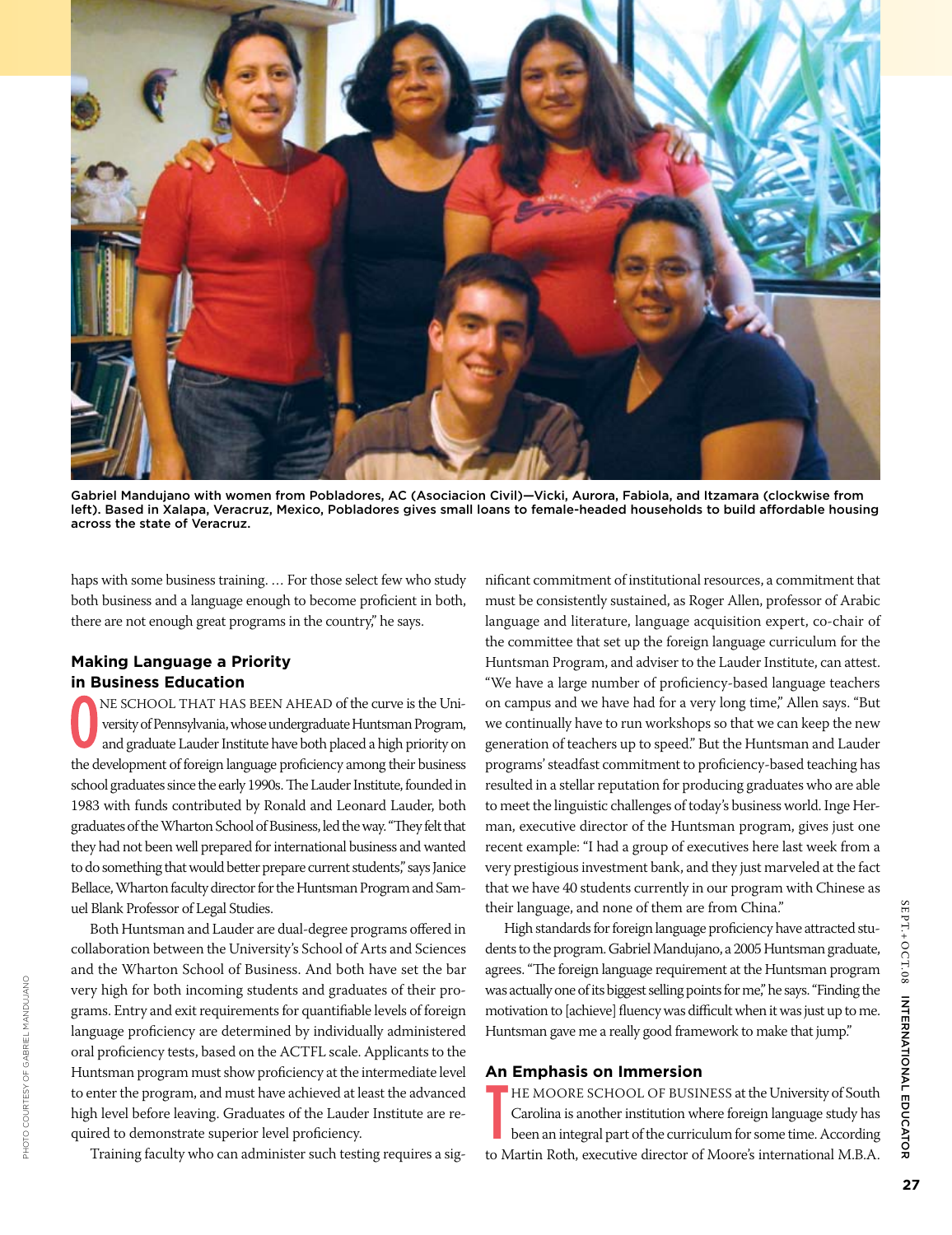program, "We've been integrating foreign language studies into our curriculum for a long time, but recently we have shifted to a model where almost all of the language instruction is being done in-country… a full immersion kind of language instruction and delivery model…. The gains that the students realize in terms of really understanding the culture, getting to know people, getting to see how organizations operate, really learning the language, the gains they make through that continual, full immersion experience are significantly greater than spending a semester, or multiple semesters, in the classroom here."

Bellace agrees that in-country immersion in a language is a highly effective way to advance proficiency in a foreign language, and points out that even shorter periods of time can be very effective in achieving that goal. "Students seem to make incredible progress if they go to a country for four to six weeks and all they do is [learn] the language. They almost leap ahead. Often there's almost no funding for that, and it's a shame…students who come in at the lower level could zoom ahead if there were more support." She adds, "In many universities language study is confined to the regular semester. It would be wonderful if there was more government support for summer programs, intensive language programs taking place outside the U.S."

Riley Curran, a business student at the University of Wisconsin, Madison, spent the spring semester in Spain, at the University of Sevilla, where he studied marketing, operational management, and managing cultural diversity. Although his classes were all conducted in Spanish, his level of proficiency was not high enough to be enrolled in classes along with native speakers of Spanish. Looking back, he wishes he had had the chance to focus solely on improving his Spanish language proficiency during his semester abroad. "It's easy to fall back on just socializing with your American classmates, especially when your proficiency in the language is limited," Curran says. "If I had it to do again, I'd rather just focus on the language."

For students learning languages like Arabic, the need for intensive linguistic study abroad is even more acute. According to Belnap, "There is simply no substitution for extensive in-country study—and for most students even a semester is too little." He adds, "Funding for such opportunities has increased, but demand far exceeds supply. And many qualified students simply do not have the means to pay their own way."

# **Language Proficiency Opens Doors to Careers**

ANGUAGE gives you the capability to understand people and<br>understand culture to much deeper levels than simply studying the culture," says Roth. "What are their belief systems, understand culture to much deeper levels than simply studying the culture," says Roth. "What are their belief systems, what are their expectations, what do they see as the rules of the game? You're not going to understand those things as well if you haven't really studied that culture, been immersed in it, know the language. It really boils down to depth of understanding. And studying a language gives you a depth of understanding that you can't really get any other way."

# **"There is simply no substitution for extensive in-country study—and for most students even a semester is too little. Funding for such opportunities has increased, but demand far exceeds supply. And many qualified students simply do not have the means to pay their own way."**

Joe Brockington, associate provost for international programs at Kalamazoo College, adds, "Foreign language proficiency is one of the mainstays of intercultural competence, especially if we include in our definition … an ability to see things from multiple perspectives. Having access to another language grants access to another peoples' world view." In addition, Brockington says, "Being able to converse with others on their terms demonstrates a certain humility, and a bit of risk-taking—I will put myself at risk of errors (generally grammatical), because I want to make the effort to communicate with you on your terms."

Allen points to another equally important benefit, but one not mentioned as often. "Globalization is not unidirectional," he says. "It's not just us taking American know-how and plunking it down somewhere. This is a two-way process: we've got to bring something back, and you can't bring something back if it's all in English. … Something has to come back from the cultures with which we interact." He adds, "One thing that globalization is doing, it's proving, as if we needed to know, that the world is very diverse and that we are supposed to rejoice in the diversity of humanity and human society. And that we've got to deal with that diversity rather than try to make everything look the same and sound the same."

Mandujano, who studied abroad in Cuba as a Huntsman student, and later received a grant to work at a microfinance organization in Mexico, says, "I never would have been able to contribute anything of value [in that job] if I hadn't been able to understand where the clients were coming from, and the theory and culture behind the management's programs to serve those clients. Nobody really spoke English, so speaking Spanish was the only way." When you know the language of the clients you are serving, Mandujano adds, "You get to talk to people in the language that *they* are most comfortable in. And people open up a lot more when they are comfortable."

Shefaly Yogendra, who studied at the Indian Institute of Management in Ahmedabad, can attest to the importance of foreign language proficiency in providing career opportunities. In 1995, as a recent M.B.A. graduate, Yogendra was assigned to the senior management trainee track of her IT services company. While many of her young colleagues were spending much of their free time socializing, Yogendra chose to spend her time studying German at the local Goethe Institute in Delhi. Her boss, COO of the company, knew about Yogendra's "oddball interest." When the company was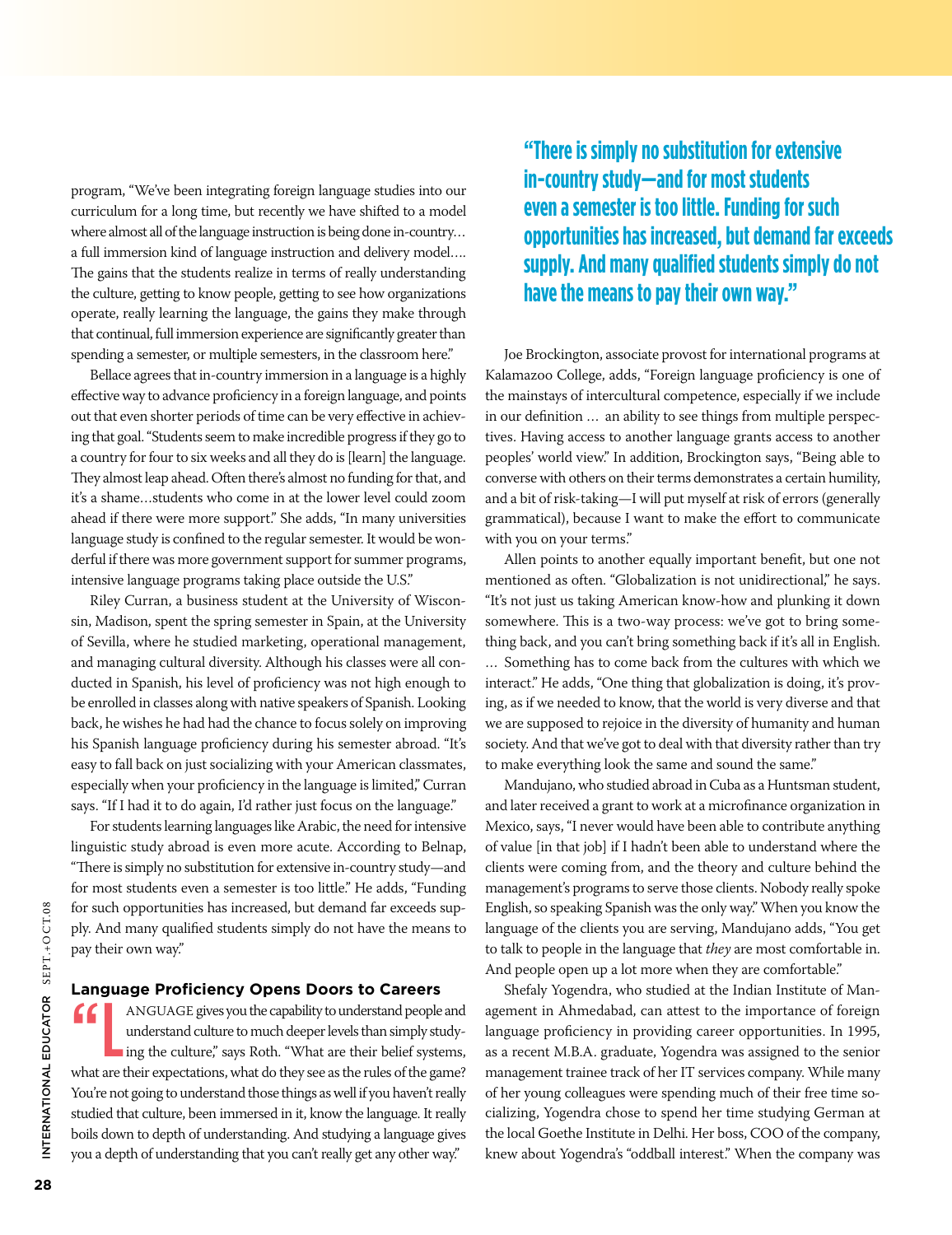opening an office in Switzerland, he recommended her for a key position in the new operation, and she got it. "Others had advantages over me, such as having had much more sales experience, many years of living and working outside India, and being male, which is very important in Switzerland, or at least it was then," Yogendra says. "But I had one advantage which would help me get started with the business of doing business right away—my fluent German. I believe that this linguistic ability clinched it in my favor. Since we were not sure of where we would locate the office, my ability to speak the language was important. I could liaise and negotiate with the various investment officers in Switzerland. I could also converse with and negotiate for possible office premises, apply for my own work permit, and go about the business of life more easily. All of this made me more productive more swiftly than others who did not speak the language, or might only have learned it recently." Now a citizen of the United Kingdom, Yogendra, who also speaks French and several Indian languages, works as an adviser and mentor to technology investors, entrepreneurs and start-up firms, managers in medium to large businesses, and British and European regulators.

# **Intensive Language Programs Abroad Play a Role in Attaining Proficiency**

THE TRACE IN MELTINING PROTECTIVE TO THE NEW ALTHOUGH THE NEW STATE PRODUCED AT A foreign language component of some kind," says place in a non-English speaking country should have a foreign language component of some kind," says Inge Steiglitz, assistant director of study abroad at Michigan State University. In addition, she says, "All programs should have 'linguistic awareness' as one of their learning outcomes." Regarding the usefulness of foreign language proficiency in the workplace, Steiglitz says, "While it is of course beneficial for someone to speak the language of the country in which they are doing business, I think that any foreign language ability is helpful in creating effective future employees, due to the conceptual/cultural awareness and expansion that comes with foreign language learning." She adds, "I believe that this awareness transfers to contexts in which the particular foreign language one has learned is not spoken."

At the University of Minnesota intensive language programs in French and Spanish consistently maintain healthy enrollment figures, interest in East Asian languages is growing, and there is talk about adding an Arabic studies program. However, enrollment in some other languages, such as Russian, has actually declined in recent years. Jodi Malmgren, associate director of the university's Learning Abroad Center says, "One important thing that study abroad professionals can do to help a student put their study abroad experience into a larger context is to ask questions about students' goals for the future and point out the value of language proficiency. Without this discussion, the tendency may be for students to consider language study only in the context of meeting their language requirements for graduation, rather than how it will serve them after college. What are their goals for the duration of the study abroad experience? If they will study language, what are their hopes for proficiency improvements by the end of the term abroad? Have they considered a longer study abroad program to allow greater growth in proficiency? What career goals do they have? Sectors such as K–12 education or healthcare, where second language proficiency hasn't traditionally been stressed, are seeing growth in the demand for trained teachers and healthcare providers who can meet the needs of ESL students or patients."

At Kalamazoo College, where 80–85 percent of the students study abroad, there are foreign language requirements both for study abroad and for graduation. Students who are applying to a program in a country whose language is taught on campus must have taken at least one year of that language before studying there. "If we don't teach the language, then the students learn it while they are there," Brockington says, adding, "At least for our on-campus languages, study abroad is an opportunity to add to students' already existing language skills. For these programs, we always begin with an intensive language program as a refresher and linguistic tune-up, after which the students are ready to tackle their university coursework."

# **Hiring Managers Look for Language Proficiency in New Hires**

E LENA GORYUNOVA is vice president of human resources for Luxoft, a Russian application outsourcing services company that has worked on large-scale IT projects for clients such as Deutsche Bank, Dell, IBM, and Boeing. According to Goryunova, "Language proficiency is definitely important in the hiring process, especially for global service providers … at this point, foreign language proficiency has grown to be among the top five service provider's criteria. It is crucial for offshore service providers to literally 'speak the same language' as their clients, in order to understand specific requirements, and to clearly articulate progress and/or any issues that may arise in the course of collaboration." When asked in which kinds of positions proficiency in a foreign language is important, Goryunova says, "Foreign language is important for all client-facing positions including sales, marketing, and account management. On the technical level these are project managers, senior business systems analysts, and architects." She explains that in her industry, "Service providers are no longer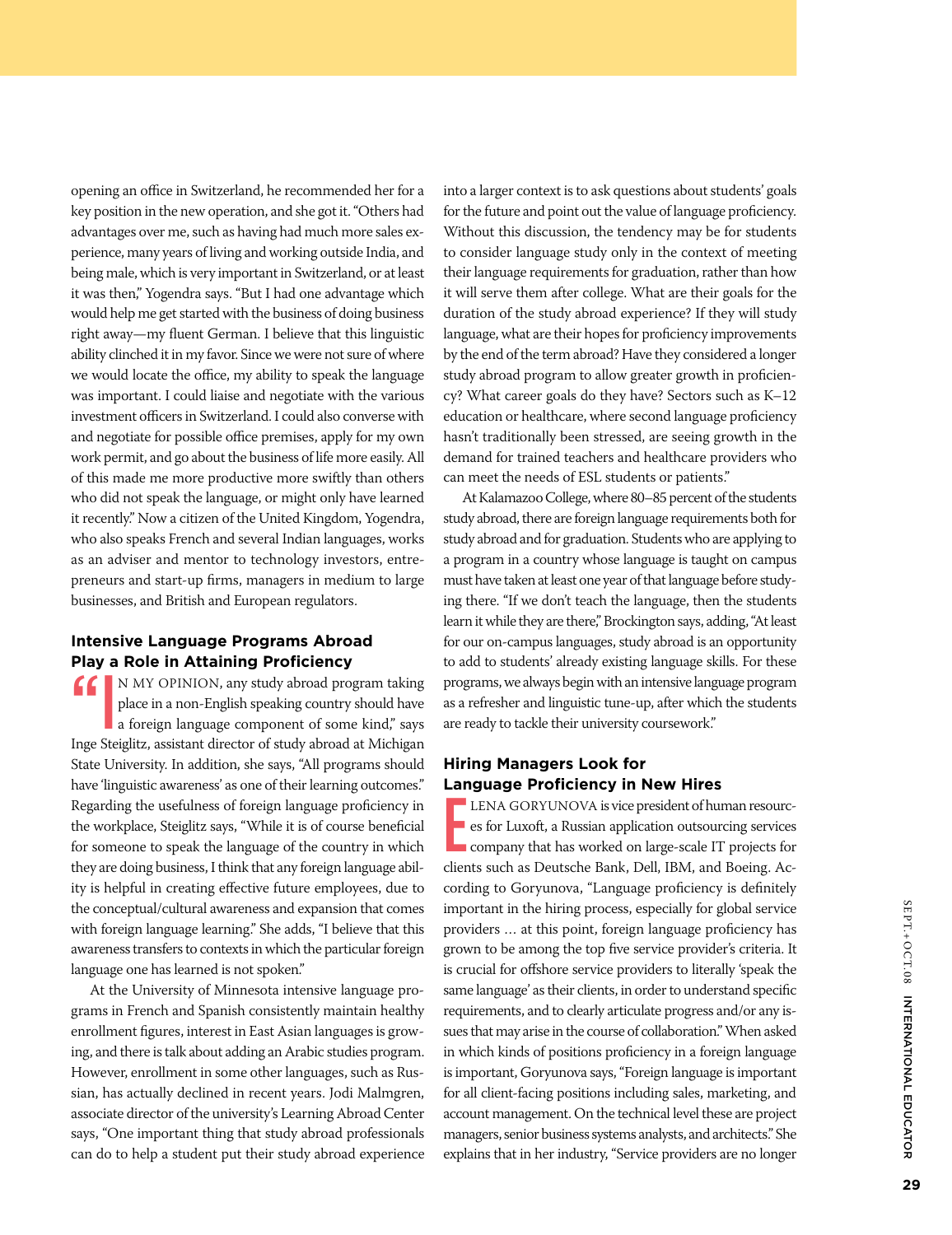required to follow step-by-step written instructions provided by the client. Instead they are encouraged to offer a free flow of new ideas and approaches to software development and encouraged to speak up when necessary. This requires both written and verbal foreign language fluency."

Although from Goryunova's perspective, the foreign language most frequently required is English, certainly the same values and business needs are important to hiring managers around the world.

**"Knowing how to speak a language of another country as well as adapt to its business culture —in other words, being multilingual and multicultural is a powerful combination."**

According to Tim Scerba, CEO, Mexico and COO, Latin America for Edelman Public Relations Worldwide, "Proficiency in any language beyond one's native language could make a candidate more attractive in today's competitive marketplace." He adds, "The importance of being able to communicate in a second or even third language has definitely increased over the past decade … the Internet and business globalization have reduced the size of our world and made interaction with other languages and cultures an almost daily occurrence. … In this environment, being able to understand and express oneself in other languages is quickly becoming a necessity rather a convenience."

It's not just exposure to another language that is called for: often the ability to operate at an advanced level of proficiency is required. Scerba explains, "Edelman team members working in languages other than their native language do the same types of work they would do in the native language … this runs the full range of tasks, including development of plans and materials, working with and counseling clients, interacting with colleagues in other parts of the world, managing projects and outside vendors and managing the day-to-day activities of their accounts." He adds, "The ability to speak multiple languages will continue to become increasingly important and this ability will continue to provide an edge in today's competitive markets… Knowing how to speak a language of another country as well as adapt to its business culture—in other words, being multilingual and multicultural—is a powerful combination"

And while there is increasing awareness in the business world, and especially in international business, of the need for employees who are able to function in more than one language, foreign language proficiency is also needed in many other parts of the workforce, and often on the domestic front as well. According to Malmgren, "A second (or third) language continues to be an important skill for employees in a globalizing marketplace … in addition to the demands of the international business community, employees in other sectors, such as healthcare or government service, will be well served by a high level of second language proficiency."

# **Pushing for Greater Foreign Language Proficiency**

T HERE IS A GROWING CONSENSUS among leaders of business, government, and higher education that coordinating their efforts to increase the numbers of U.S. citizens proficient in foreign languages is of critical importance, and that the time is now. New York University's Mary Louise Pratt, chair of the committee that drafted last year's MLA report says, "There has been a lot of interest in the report; people feel it raises issues that need raising….On a broad level, I think the most important recommendation is that higher education take up the challenge of developing a full-fledged higher education agenda in foreign language education in the U.S. If higher education doesn't take this on, it will be taken on by other sectors whose investment is narrowly instrumental or commercial." This is a concern echoed by Belnap. "Some have advocated abandoning the higher education system as a primary locus for the serious training of young people in critical foreign languages," he says. "This would be a mistake. For all its shortcomings, American higher education is without parallel for its potential to cast a broad net and channel highly motivated and talented language learners toward productive learning opportunities." According to Pratt, "The question that has been most frequently asked is where the leadership will come from to make this happen, to pull together the range of organizations that would have to collaborate."

One recent effort to pull together such leadership has been spearheaded by Heidi Byrnes, George M. Roth distinguished professor of German at Georgetown University and editor of the "Perspectives" column in the *Modern Language Journal.* An invitation-only conference Byrnes organized in April of this year brought together 40 representatives of higher education and various governmental agencies to discuss ways to address the need for greater linguistic competency among U.S. citizens in order to meet its economic, diplomatic, and national security goals. One of the topics of discussion at the conference was the development of a national policy, or framework, for language education. An action group of key players from within that group is currently exploring ways to support cooperative efforts from within business, government, and academia to improve